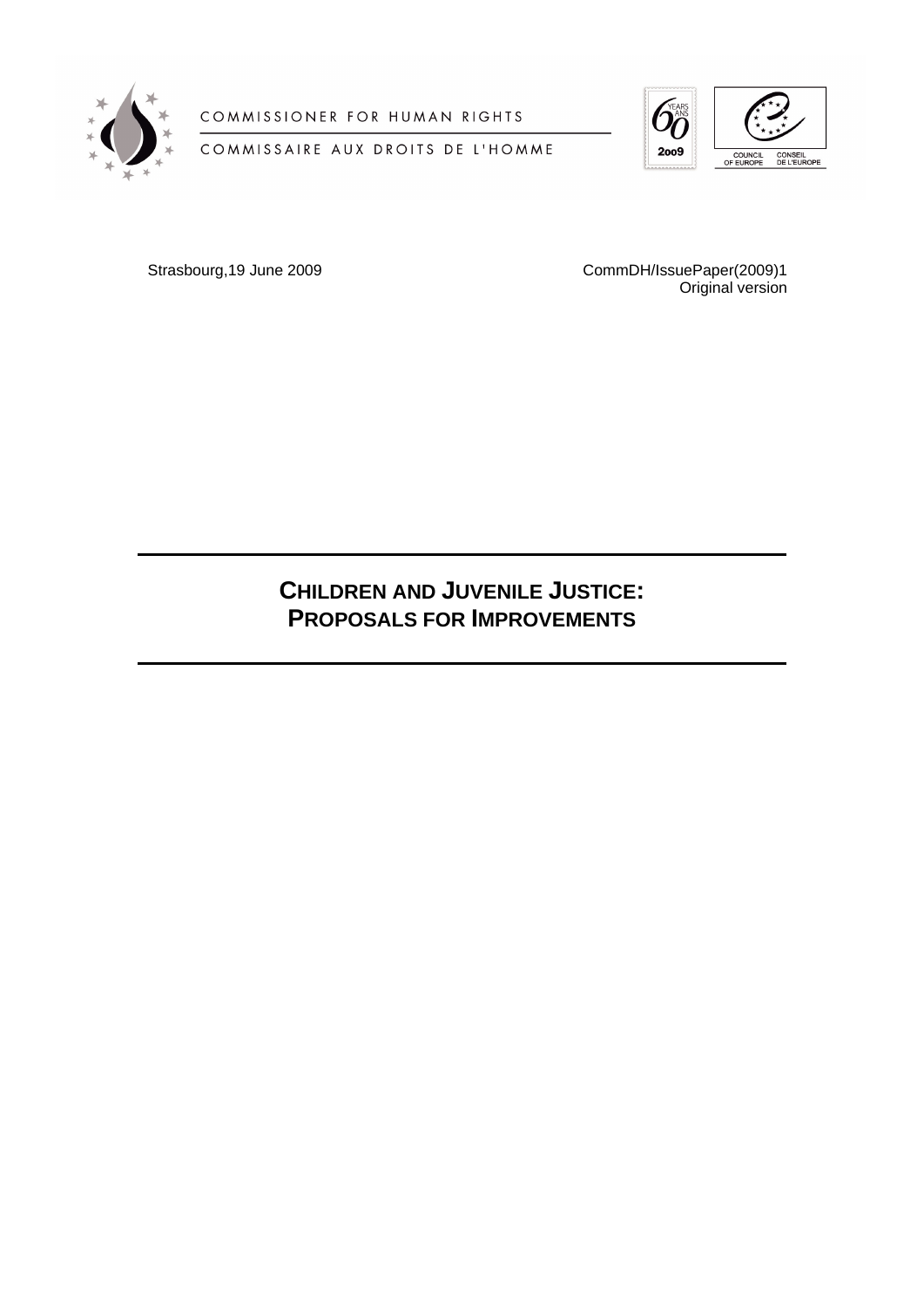# **CONTENTS**

| $\mathbf{L}$                                  |  |  |  |
|-----------------------------------------------|--|--|--|
| $\Pi$ .                                       |  |  |  |
| 2.1<br>2.2<br>2.3<br>2.4<br>2.5               |  |  |  |
| III.                                          |  |  |  |
| IV.                                           |  |  |  |
| 4.1<br>4.2<br>4.3<br>4.4                      |  |  |  |
| V.                                            |  |  |  |
| 5.1<br>5.2<br>5.3<br>5.4<br>5.5               |  |  |  |
| VI.                                           |  |  |  |
| 6.1<br>6.2                                    |  |  |  |
|                                               |  |  |  |
| 7.1<br>7.2<br>7.3<br>7.4<br>7.5<br>7.6<br>7.7 |  |  |  |
|                                               |  |  |  |

*Issue Papers* published by the Commissioner for Human Rights highlight human rights aspects and concerns of highly topical themes. They present the main factual and legal data of those themes. They raise questions, propose pointers for any future work, contain suggestions and possible warnings. They aim to inform the public as well as authorities and members of non-governmental organisations working in the field of human rights and to contribute to debate. They cannot be construed as *Recommendations* or *Opinions* under the Commissioner's terms of reference. All Issue Papers are available on the Commissioner's web-site: [www.commissioner.coe.int](http://www.commissioner.coe.int).

# **Acknowledgements**

The Commissioner for Human Rights expresses his thanks to Dr Ursula Kilkelly, External Consultant, for her assistance in preparing this paper.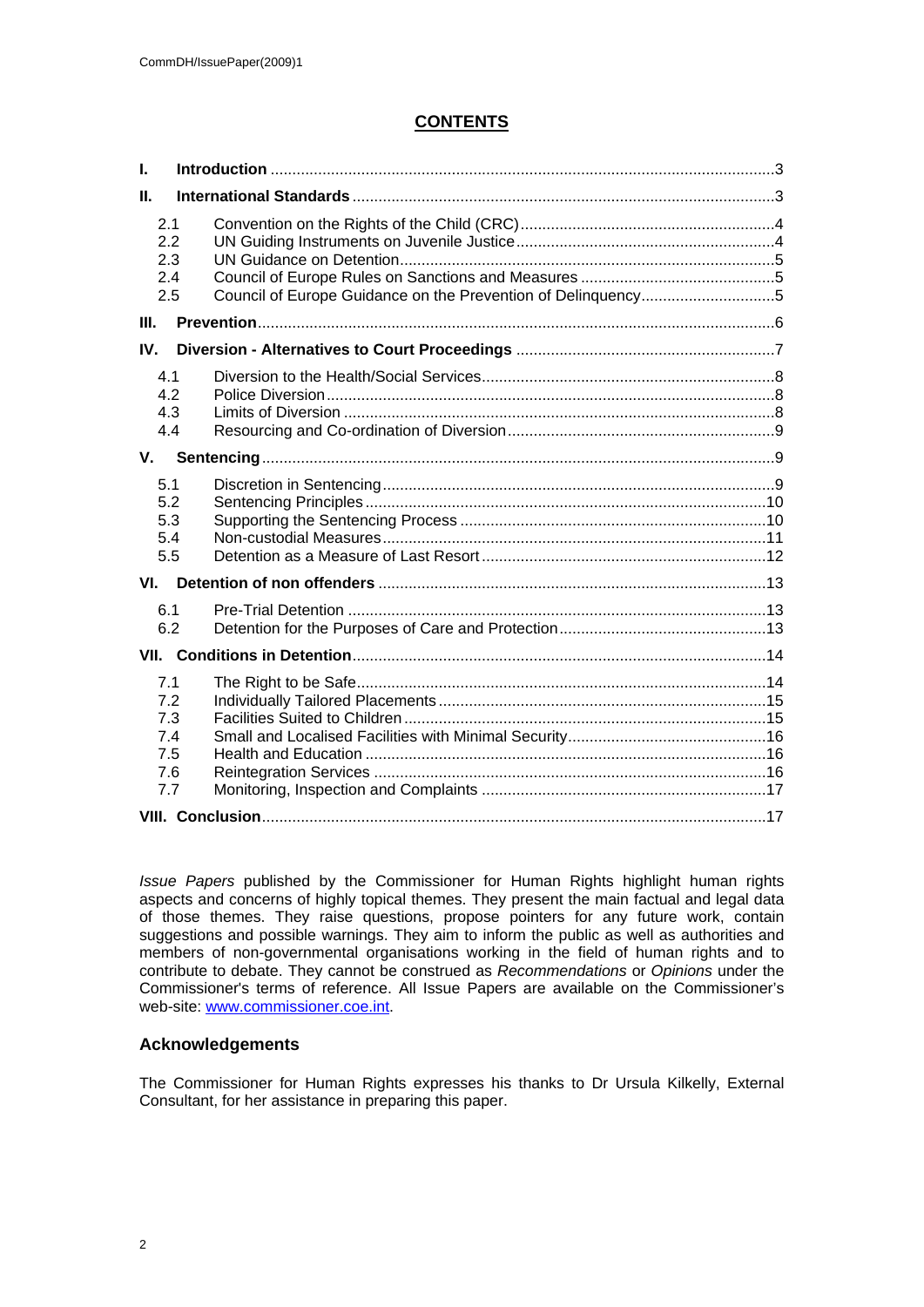### <span id="page-2-0"></span>**I. Introduction**

Drawing an accurate picture about young offending in Europe is complex. A certain perception that children are becoming more violent appears to be on the increase. However, available statistics do not reflect an overall increase of the rate of youth crime. Furthermore, it should not be viewed in isolation, without taking account of the rising crime rates in the population as a whole.

Comparative study of juvenile justice is a difficult exercise, complicated by the use of different definitions, the lack of data and differences in the way in which data are collected. Nonetheless, a number of European countries are responding in a more punitive manner, making increasing use of detention for children and continuing to imprison children alongside adults. In several European countries, the age of criminal responsibility is very low, incarceration rates a cause of concern and the number of children from minority groups in prison disproportionate. While alternative measures are being put in place for some cases, the overall trend appears to be towards more punitive responses, especially in the case of older children and those involved in serious crime.

However, in some countries the number of children being sent to prison is falling as more use is made of diversion programmes, both before and as an alternative to court proceedings, and of alternatives to custody. The growth of practices underpinned by restorative justice values and the principle of family conferencing is noticeable here. Many of these approaches have yet to be tested rigorously for effectiveness in responding positively to offending behaviour. We can therefore only call for an in-depth evaluation of these approaches to ensure that they are fully consistent with the principles set out in international and European standards concerning children.

When addressing this issue, we should remember that a child is defined internationally as anyone under the age of 18 unless the law provides that majority is attained earlier. Several definitions of a juvenile and juvenile offender exist. The most recent one, set out in a European recommendation<sup>1</sup> is a person below the age of 18 who is alleged to have or has committed an offence.

States use different approaches to respond to young offending and youth justice systems vary from one country to the next. Children's rights standards, based on international and European instruments, take on added importance amid this diversity. They reflect a common approach that emphasises diversion, the use of non-custodial measures and a focus on children's needs and interests. For this reason, the standards are useful and important as a benchmark that is common to all states in the Council of Europe.

The objective of this paper is to identify the relevant international and European standards on juvenile justice and to outline examples of how these standards are being implemented. The issue of child-friendly justice and contact between children and courts is deliberately not addressed as the Council of Europe will soon be publishing guidelines on this very topic.<sup>2</sup> The paper therefore begins with an outline of international and European youth justice standards before considering four practical issues: prevention, diversion, sentencing and detention.

# <span id="page-2-1"></span>**II. International Standards**

Over the last twenty-five years, international juvenile justice standards have been developed by the United Nations at international level and the Council of Europe at regional level. Childspecific instruments, such as the UN Convention on the Rights of the Child, and general human rights treaties, such as the European Convention on Human Rights, have played a

<sup>1</sup> Recommendation CM/Rec (2008) 11 of the Committee of Ministers to member states on the European rules for juvenile offenders subject to sanctions or measures, 5 November 2008.

<sup>&</sup>lt;sup>2</sup> As a follow-up to Resolution No. 2 on child-friendly justice adopted at the 28<sup>th</sup> Council of Europe Conference of the Ministers of Justice (Lanzarote, October 2007), the Council of Europe is currently preparing European Guidelines on child-friendly justice, meant to assist in a concrete manner the governments in making their legal systems more adapted to children's needs, thereby enhancing their access to justice.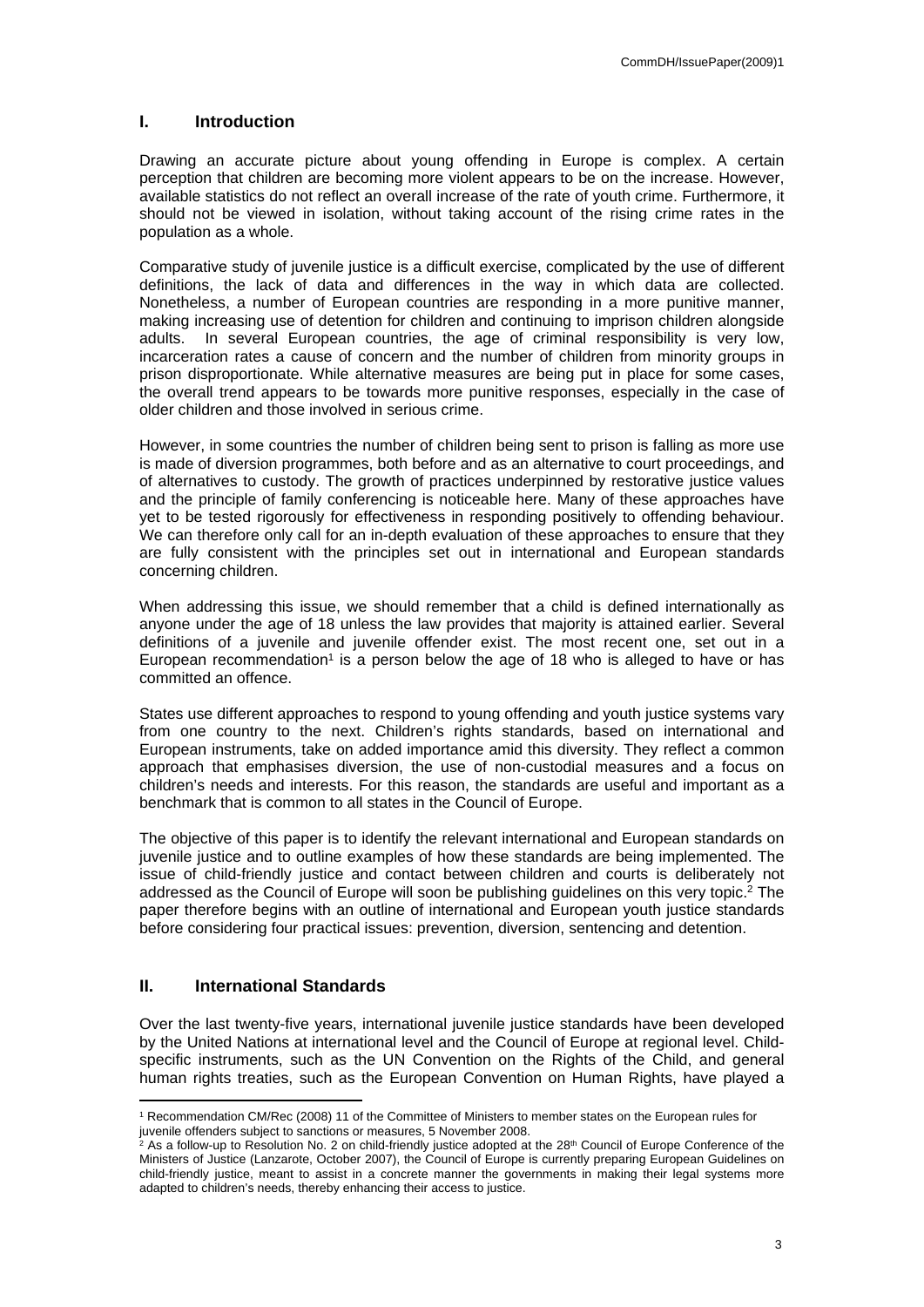crucial role in setting out states' obligations towards young offenders. These treaties along with their enforcement and monitoring bodies (the Committee on the Rights of the Child and the European Court of Human Rights, respectively) have developed and set international standards for the treatment of children in conflict with the law. Other instruments, for example the European Convention for the Prevention of Torture and Inhuman or Degrading Treatment or Punishment, have a more specialised role in monitoring the treatment of those in detention, including children. In addition, a range of non-binding declarations and recommendations from both the UN and the Council of Europe have produced specific codes concerning the rights of young offenders and other specific areas of juvenile justice, including diversion, prevention of delinquency, community sanctions and measures, as well as detention.

# <span id="page-3-0"></span>*2.1 Convention on the Rights of the Child (CRC)*

The CRC, which has been ratified by all Council of Europe states, has four general principles – the right to life, survival and development, the right not to be discriminated against, the requirement that the best interests of the child be a primary consideration in all actions concerning children and the right of the child to be heard in all decisions that affect him/her. These provisions must be part of the state's approach to the treatment of children in conflict with the law. In particular, states must ensure that law, policy and practice in the area of juvenile justice protect the rights of all children, promote their favourable development, ensure that the child's best interests are a primary concern in all such decisions and take the views of the child into account in the light of his/her age and maturity. The CRC requires the establishment of specialist laws, procedures and institutions for children in conflict with the law, in other words a dedicated juvenile justice system, a minimum age of criminal responsibility and the adoption of measures to deal with children without resorting to judicial proceedings, provided that human rights and legal safeguards are fully respected (Article 40). The state's approach to juvenile crime must involve the prevention of delinquency and must stress the importance of diverting children altogether from the criminal justice system. Trial and sentencing processes should be adapted to take into account the child's age and lack of maturity.<sup>3</sup>

Under Article 40 of the CRC, children accused of infringing criminal law have the right to be treated in a manner that is consistent with the promotion of their sense of dignity and worth and which reinforces their respect for the rights and freedoms of others. The children's age and the desirability of promoting their reintegration and encouraging them to assume a constructive role in society must be taken into account. In addition, the Convention prohibits the imposition of the death penalty and life imprisonment on children, and requires that imprisonment (pre- and post-trial) be imposed only as a last resort and for the shortest appropriate period of time. It also prohibits arbitrary deprivation of liberty and provides for the right to prompt legal assistance and the right to challenge the legality of the detention. To this end, a range of measures should be used as alternatives to institutional care, to ensure that children are dealt with in a manner appropriate to their well-being and proportionate both to their circumstances and to the offence. Where detention is used, children have the right to be treated with humanity and respect, must be protected from harm and are entitled to health care and education.

#### <span id="page-3-1"></span>*2.2 UN Guiding Instruments on Juvenile Justice*

Detailed guidance on juvenile justice is available from three key international instruments passed as resolutions of the United Nations General Assembly. They are:

- The UN Guidelines on the Prevention of Juvenile Delinquency ('the Riyadh Guidelines') 1990;<sup>4</sup>
- The UN Standard Minimum Rules on the Administration of Juvenile Justice ('the Beijing Rules') 1985,<sup>5</sup> and

<sup>3</sup> Committee on the Rights of the Child, *General Comment No 10 on Children's Rights in Juvenile Justice*, CRC/C/GC/10, 2 February 2007.

<sup>4</sup> Adopted by UN General Assembly Resolution 45/112, 14 December 1990.

<sup>5</sup> Adopted by UN General Assembly Resolution 40/33 29 November 1985.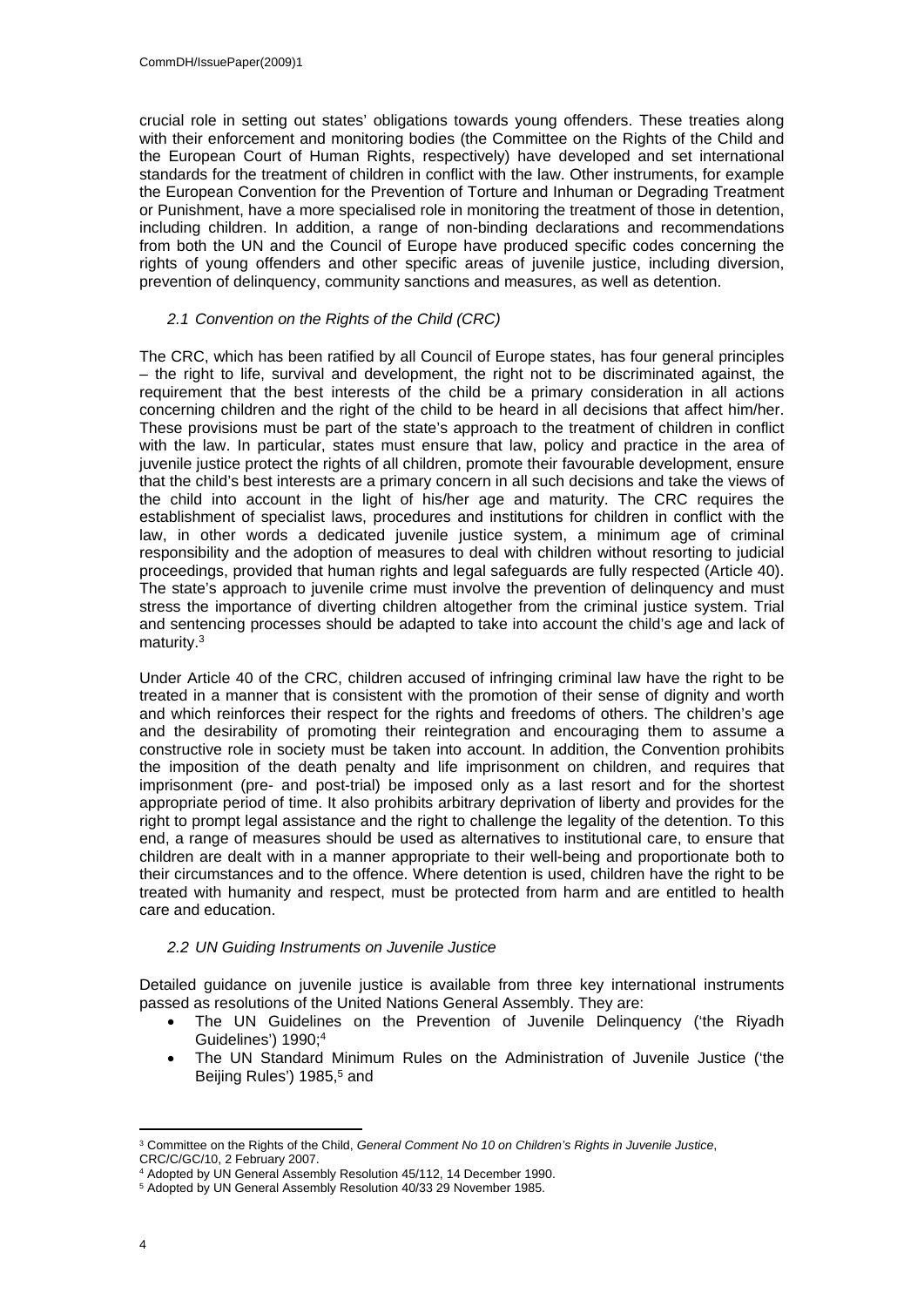The UN Rules for the Protection of Juveniles deprived of their Liberty ('the Havana Rules') 1990.<sup>6</sup>

There are also the 2005 Guidelines on Justice in Matters involving Child Victims and Witnesses of Crime,<sup>7</sup> which do not focus specifically on juvenile justice but still apply to proceedings involving accused juveniles when the victim is also under 18. These guidelines and rules usefully flesh out the provisions of the CRC and other instruments across a wide range of juvenile justice issues and should be read together with the CRC.

#### <span id="page-4-0"></span>*2.3 UN Guidance on Detention*

UN guidance on the rights of children in detention includes the CRC and the Havana Rules. In addition, the UN Commission on Human Rights has adopted a number of resolutions on the subject<sup>8</sup> calling attention to the numerous international standards in the field of juvenile justice and reaffirming that the best interests of the child must be a primary consideration in all decisions concerning deprivation of liberty. In 2006, the UN Secretary-General's Study on Violence against Children noted the high level of physical violence and punishment experienced by children in detention and recommended that particular attention be paid to putting a stop to this.<sup>9</sup>

#### <span id="page-4-1"></span>*2.4 Council of Europe Rules on Sanctions and Measures*

In 2008, the Council of Europe adopted the European Rules for Juvenile Offenders subject to Sanctions or Measures<sup>10</sup> ('the European Rules') setting out important principles to be followed by states in their treatment of juveniles. These include a requirement that the imposition and implementation of sanctions or measures be based on the best interests of the juvenile, be subject to the principle of proportionality, i.e. depend on the gravity of the offence committed, and take account of the child's age, physical and mental well-being, development, capacities and personal circumstances. The principles require that measures be tailored to individual young people, implemented without undue delay and follow the principle of minimum intervention. Juveniles must be able to participate effectively in proceedings whereby measures are imposed and implemented and be entitled to enjoy all their rights, including privacy, throughout the proceedings. A multi-disciplinary and multi-agency approach is necessary to ensure an holistic approach and the continuity of care of juveniles; the staff concerned must be trained and sufficient resources must be provided to ensure that intervention in juveniles' lives is meaningful. All sanctions imposed should be subject to regular inspection and monitoring. The document also provides extensive guidance on the conditions of detention which must be provided for by law, set out in policy and observed in practice in all member states.

#### <span id="page-4-2"></span>*2.5 Council of Europe Guidance on the Prevention of Delinquency*

Additionally, the Council of Europe has adopted a number of recommendations related to juvenile delinquency and juvenile justice. These include:

- Recommendation No R (87) 20 on social reactions to juvenile delinquency;
- Recommendation No R (88) 6 on social reactions to juvenile delinquency among young people from migrant families;
- Recommendation Rec(2000) 20 on the role of early psychosocial intervention in the prevention of criminality;

<sup>6</sup> Adopted by UN General Assembly Resolution 45/113, 14 December 1990.

<sup>7</sup> Adopted by UN Economic and Social Council Resolution 2005/20, 22 July 2005.

<sup>8</sup> *Human Rights in the administration of justice, in particular of children and juveniles in detention*. United Nations Economic and Social Council in 1996 (E/CN.4/RES/1996/32), 1998 (E/CN.4/RES/1998/39) and 2000 (E/CN.4/RES/2000/39).

<sup>&</sup>lt;sup>9</sup> Report of the Independent Expert for the United Nations Study on Violence against Children, A/6199, 26 August 2006.

<sup>10</sup> Recommendation CM/Rec (2008) 11 of the Committee of Ministers to member states on the European rules for juvenile offenders subject to sanctions or measures, 5 November 2008.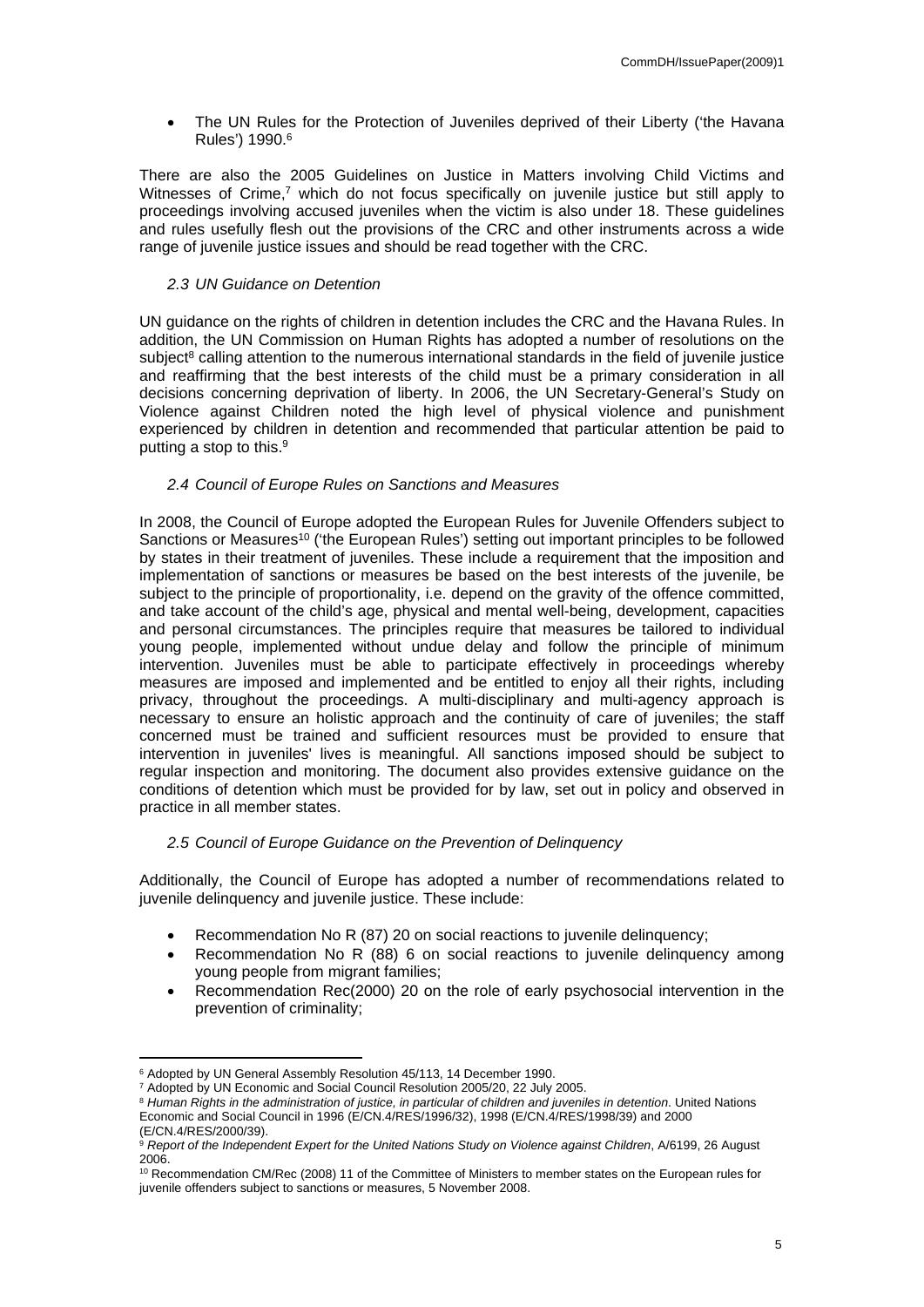- Recommendation Rec(2003)20 concerning new ways of dealing with juvenile delinquency and the role of juvenile justice;
- Recommendation Rec(2004)10 concerning the protection of the human rights and dignity of persons with mental disorder;
- Recommendation Rec(2005)5 on the rights of children living in residential institutions;
- Recommendation Rec(2006)2 on the European Prison Rules.

# <span id="page-5-0"></span>**III. Prevention**

Prevention is often considered the weakest link in the chain of actions intended to promote progressive approaches to juvenile justice. Yet preventing delinquency is an essential part of crime prevention. A juvenile justice policy that does not include measures aimed at preventing offending is considered deficient.

Juvenile offending has a number of underlying characteristics, such as poverty, educational disadvantage, child abuse, lack of family support and drug/alcohol problems. Those who offend tend to be marginalised with regard to their families, their community and/or society in general. Efforts to prevent offending must involve engaging with young people on all these levels. Furthermore, strategies to prevent offending must address the underlying problems by targeting measures at those families and children most in need, adapting the school curriculum to prevent early school-leaving and providing intensive family support and assistance for families under pressure. In this context, the Scottish Children's Hearings system is noteworthy. Based on the welfare model, it works on the basis of avoiding the criminalisation of children (under 16s involved in low-level offending), treating them in the light of what is in their best interests, rather than with a punitive response, and using an administrative body known as a 'lay panel' to identify and tackle their unmet needs in an holistic manner. Similarly notable is the family conference, originating in New Zealand but now also being used in a range of European countries by health and social services to empower families to identify their needs and take constructive measures to meet them, and ultimately divert them from offending. These mechanisms can provide an alternative means of addressing offending by young people, not least by diverting them both from offending and from the criminal justice system.

More generally, international instruments recommend that states take measures to address the particular health problems faced by young people today by supporting those with mental health problems and providing addiction and counselling programmes for those with alcohol or drug problems. Mentoring, family therapy and liaison programmes linking families with appropriate support have been found to be effective in many countries in helping families under pressure to cope and respond effectively to children's risky behaviour. Family support programmes, including family therapy programmes, can promote the favourable development of the child, secure his/her best interests and ensure that his/her views are taken into account. They have proved to be an effective preventive mechanism in this regard.

Measures to prevent offending by young people must be guided by evidence-based approaches. They should also be child-focused, undertaken in partnership with the child, rather than be an attempt to control the child, and be focused on ensuring the child's full and harmonious holistic development. They should also include providing children with opportunities, including educational opportunities, that meet their needs, offer them support, especially in the case of young people in need of special care and protection, and safeguard their well-being and interests. Official intervention should be pursued primarily in the overall interests of the young person and guided by fairness and equity.

Family and community-based support should be strengthened. Measures should be taken to provide families with the opportunity to learn about child development and child care, promote positive parent-child relationships, make parents aware of the problems of children and young people and encourage their involvement in family and community-based activities. Home- and family-based prevention programmes, such as parent education and home visitation programmes, may be seen as appropriate possibilities. Quality early childhood education also has an important role to play in this context and states should put in place quality early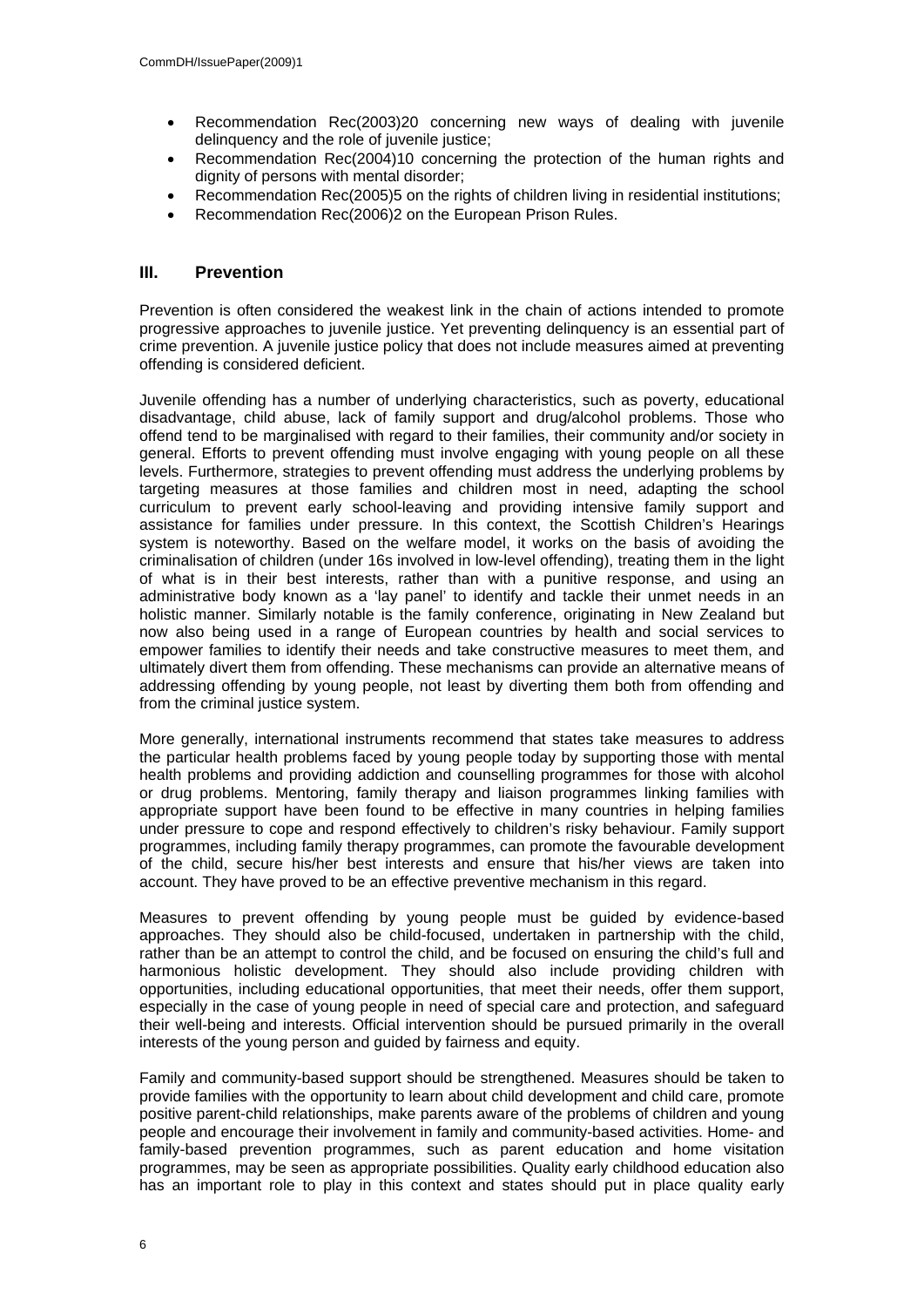childhood care and education, affordable for all children, in order, among other things, to prevent delinquency and offending later on.

In the community, youth organisations that aim to help young people should be supported, and a wide range of recreational facilities and services of particular interest to young people should be made easily accessible. It is also the state's role to ensure that all children have access to and are encouraged to engage in a range of leisure activities. This includes access to sports facilities, youth cafes and other social space where they can spend time safely with their peers. Young people should be involved in the design, and where possible the running, of these facilities. Particular efforts must be made to ensure that the facilities are accessible to marginalised young people. Support and resources should be put in place to protect homeless young people, and community-based facilities designed to provide information, guidance and support for young people and their families should be properly resourced.

Preventive measures also include ensuring that education is directed at developing the potential and talents of young people, providing them with emotional support and ensuring that the necessary services and support are available. Specialised prevention programmes and educational materials, approaches and tools geared to young people at particular risk should be developed and fully utilised. Those at risk of leaving school early should be provided with additional academic and financial support. Alternative curricula should be developed to engage their interest in education. Dedicated liaison officers should be appointed to work with families with a view to making them understand the value of education and ensuring that they have the capacity to support their children's education. The education system should also be used to promote good health, including mental health, highlight the importance of sport and leisure and raise awareness of the harm caused by drugs and alcohol.

As a matter of social policy, institutionalisation should be a measure of last resort and limited to strictly defined circumstances. States must make every effort to minimise the number of children removed from their families by providing adequate family support, therapy and assistance. Where alternative care is unavoidable, measures should be taken to ensure that young people in care enjoy all the necessary services. Specific attention should be paid to children leaving care who should receive the support needed to ease their transition towards independent living.

Programmes to prevent offending behaviour should be developed with a view to bringing national law and policy into line with international and European standards. They should be periodically monitored, evaluated and adjusted in the light of reliable scientific research findings. The design of these strategic instruments should be an inclusive process designed to incorporate child and juvenile justice expertise. Responsibility for implementing these programmes should be vested in the appropriate government department, i.e. the children's, youth affairs or justice department. Participation in programmes to support young people should be voluntary and young people themselves should be involved in devising, developing and implementing them. The roles of those involved in providing specialised services must be clearly defined, and 'care' and 'justice' systems effectively distinguished.

# <span id="page-6-0"></span>**IV. Diversion - Alternatives to Court Proceedings**

According to Article 40(3) of the CRC, states must, whenever appropriate and desirable, promote measures for dealing with children alleged to have infringed, accused of infringing or recognised as having infringed penal law without resorting to judicial proceedings. Diversion, whether it involves directing the child to health/social services or to informal procedures aimed at preventing further offending, should thus be a core objective of every juvenile justice system, and this should be explicitly stated in legislation.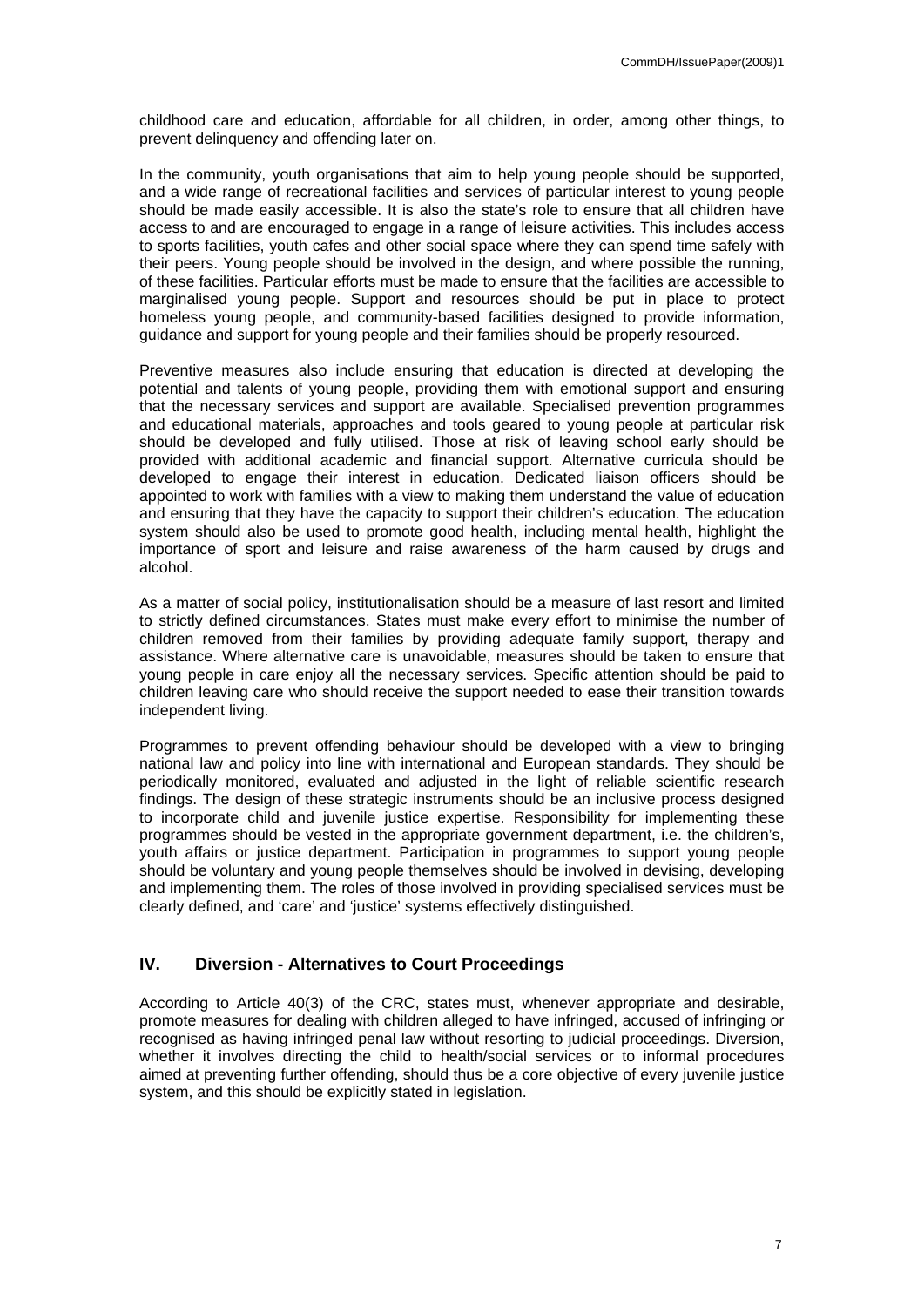#### <span id="page-7-0"></span>*4.1 Diversion to the Health/Social Services*

The Committee on the Rights of the Child has recommended that measures to divert children from the juvenile justice process to social services should be a 'well established practice that can and should be used in most cases'.<sup>11</sup> Such approaches should not be limited to first-time offenders or to those who have committed minor offences, given the prospect of good outcomes for children and the public alike, and their cost-effective nature. For instance, in the Scottish model of 'Children's Hearings', the potential exists for diverting children away from the criminal process to the welfare system. This 'welfare' approach aims to focus on children's needs rather than their criminal behaviour. It is an important means of ensuring that children who are below the age of criminal responsibility are diverted to the appropriate health/social services.

#### <span id="page-7-1"></span>*4.2 Police Diversion*

A police caution or police diversion offers an appropriate way of dealing with children without resorting to judicial proceedings. While approaches to police diversion vary, notably in terms of the level of intervention employed, in all cases special care must be taken not to allow children to be drawn into the criminal justice system (of which the police are formally a part) unless such a response is considered appropriate and desirable. The kinds of arrangements that may form part of a police diversion programme include family conferencing (which involves the young person and his/her family in finding a solution to the problems underlying the offending behaviour), restorative justice (where the victim may be present and some form of reparation arranged) and supervision by a specially trained police officer. The Irish Garda (Police) Diversion Programme involves all three types of intervention. Bosnia and Herzegovina has also recently introduced laws which provide for an educational recommendation (without judicial proceedings) aimed at avoiding bringing criminal proceedings against the child and encouraging juveniles not to re-offend. In Finland, victimoffender mediation is offered informally and, where used, can constitute grounds for waiving prosecution.

In other countries, such diversionary measures may be administered by other agencies - e.g. the probation authorities - as an effective pre-trial alternative. Pre-trial probation is used (for all types of offences) in Italy, where compliance with a court-approved programme results in a pardon by the court. Regardless of the nature of the alternative used - and, clearly, the more opportunities for diversion, the better chance there is of effective early intervention -, children's cases dealt with without resorting to judicial proceedings must fully respect human rights and legal safeguards. Human rights must thus underpin all responses to offending, including diversion.

#### <span id="page-7-2"></span>*4.3 Limits of Diversion*

In this connection, and with reference to Article 40 of the CRC, the Committee on the Rights of the Child has emphasised that:

- Diversion should be used only where there is convincing evidence that the child has committed the alleged offence, that he/she freely and voluntarily acknowledges responsibility, and that this acknowledgement will not be used against him/her in any subsequent legal proceedings;
- The child must freely and voluntarily consent to the diversion; such consent must be based on adequate information on the nature and duration of the measures and on the consequences of a failure to co-operate and complete the measure;
- The law must contain specific provisions indicating in which cases diversion is possible, and the powers of the police, prosecutors and other agencies to make decisions should be regulated and kept under review;
- The completion of the diversionary measure by the child should result in definite and final closure of the case; any information should be retained for a finite period only, and should not be viewed as a 'criminal record' or equivalent.

<sup>11</sup> General Comment No 10, para 24.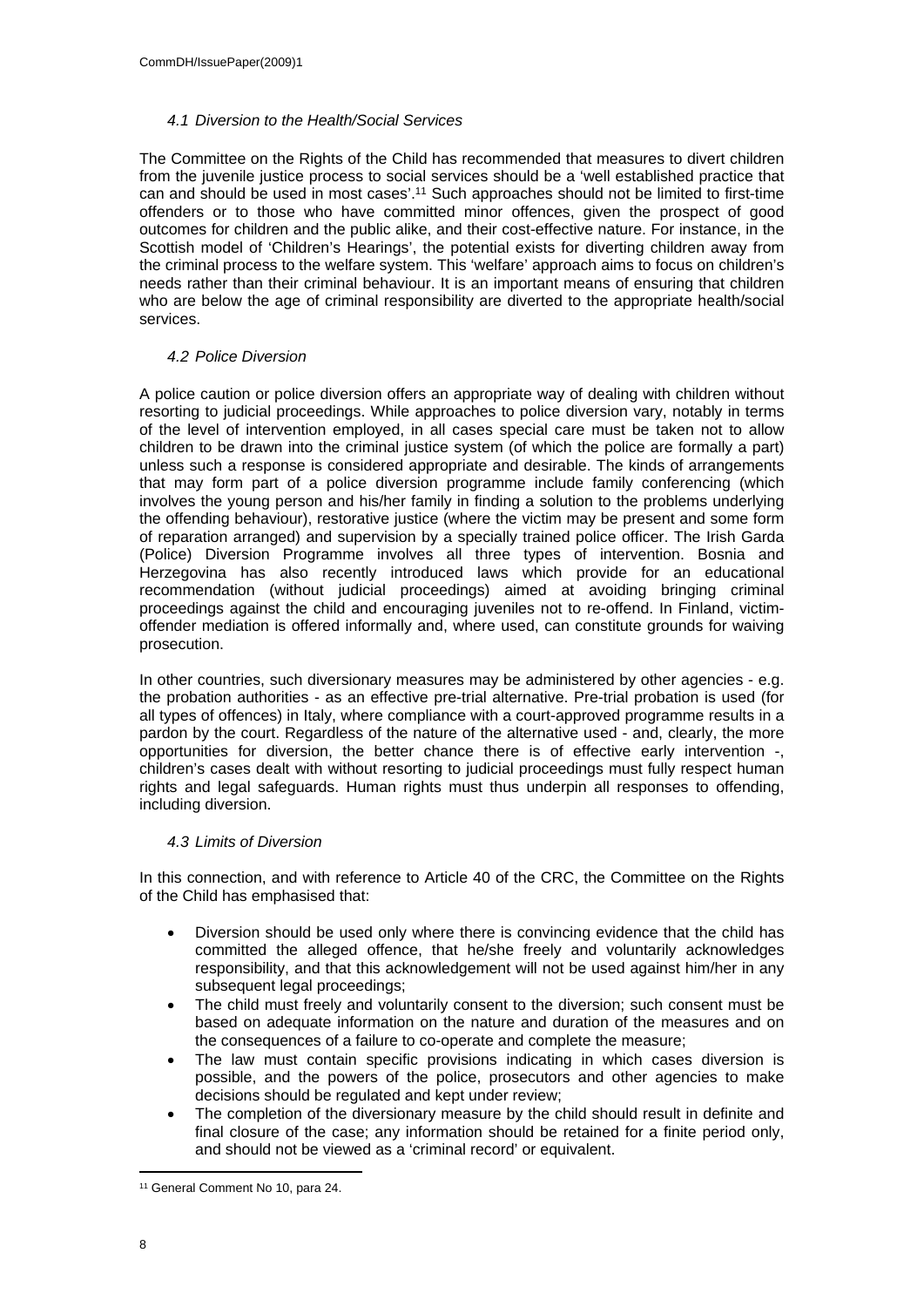In addition to setting formal limits to the use of diversion, this guidance states that it is important that those administering such schemes and programmes are appropriately qualified, and receive ongoing training, for example, in international standards, juvenile justice and child development to safeguard the quality of such intervention. It is also important that diversion programmes are monitored by means of up-to-date and transparent record-keeping. Their effectiveness and ongoing compliance with the youth justice principles set out in the CRC and other international standards should be monitored thoroughly and objectively.

#### <span id="page-8-0"></span>*4.4 Resourcing and Co-ordination of Diversion*

Although a recognised part of the juvenile justice system in some countries, diversion programmes are new to others and take time to become entrenched. Attention should be paid to ensuring that these programmes are adequately supported, through the provision of dedicated resources. They should also be governed by a coherent legal framework and integrated into the legal system. Structures need to be put in place to ensure effective coordination between diversion programmes, and the responsibilities of the relevant agencies need to be clearly defined. All staff should be properly trained and supported in their work to ensure that they can meet the needs of juveniles. It is necessary to make decision-makers more aware of the merits and effectiveness of diversion in order to encourage support for its use. All these measures are needed to allow confidence in diversion to develop, especially among adjudicating bodies.

# <span id="page-8-1"></span>**V. Sentencing**

When prevention and diversion are unsuccessful in preventing further offending, or where they are not deemed appropriate, the young person ends up before an adjudicating body competent to pass sentence. Such a body's approach to sentencing is crucial in ensuring that the juvenile's rights are respected as well as in preventing reoffending.

International standards provide clear guidance on the manner in which cases involving children should be adjudicated. Article 3 of the CRC states that the best interests of the child must be a primary consideration in all decisions concerning him/her. According to the Committee on the Rights of the Child, this means that the traditional objectives of criminal justice (repression/retribution) must give way to rehabilitation and restorative justice objectives in dealing with child offenders. The juvenile justice system must emphasise the child's well-being and ensure that 'any reaction to juvenile offenders [is] always … in proportion to the circumstances of both the offenders and the offence'.<sup>12</sup> The response to young offenders should take into consideration not only the gravity of the offence but also the offender's circumstances. Factors such as the child's social status, the family situation, the harm caused by the offence and other factors affecting personal circumstances should influence the reactions. The Courts shall further not impose sanctions or measures of indeterminate duration on juvenile offenders.<sup>13</sup>

#### <span id="page-8-2"></span>*5.1 Discretion in Sentencing*

In addition to the significant impact of broader sentencing principles, the sentencing process can be a subjective one. It is important to ensure that appropriate scope for discretion is allowed at all stages of juvenile justice proceedings, as the varying needs of juveniles should be taken into account. Such discretion should not be unlimited, however, and efforts must be made to ensure sufficient accountability at all stages and levels in the exercise of such discretion. The provision of systematic ongoing training and the collection of detailed up-todate data on the sentencing process are important ways of ensuring that it is transparent and adequately scrutinised. This is vital if sentencing practice is to develop in line with the principles of non-discrimination and the best interests of the child.

<sup>12</sup> Rule 5.1 of the Beijing Rules.

<sup>13</sup> Recommendation CM/Rec(2008)11, rule 3.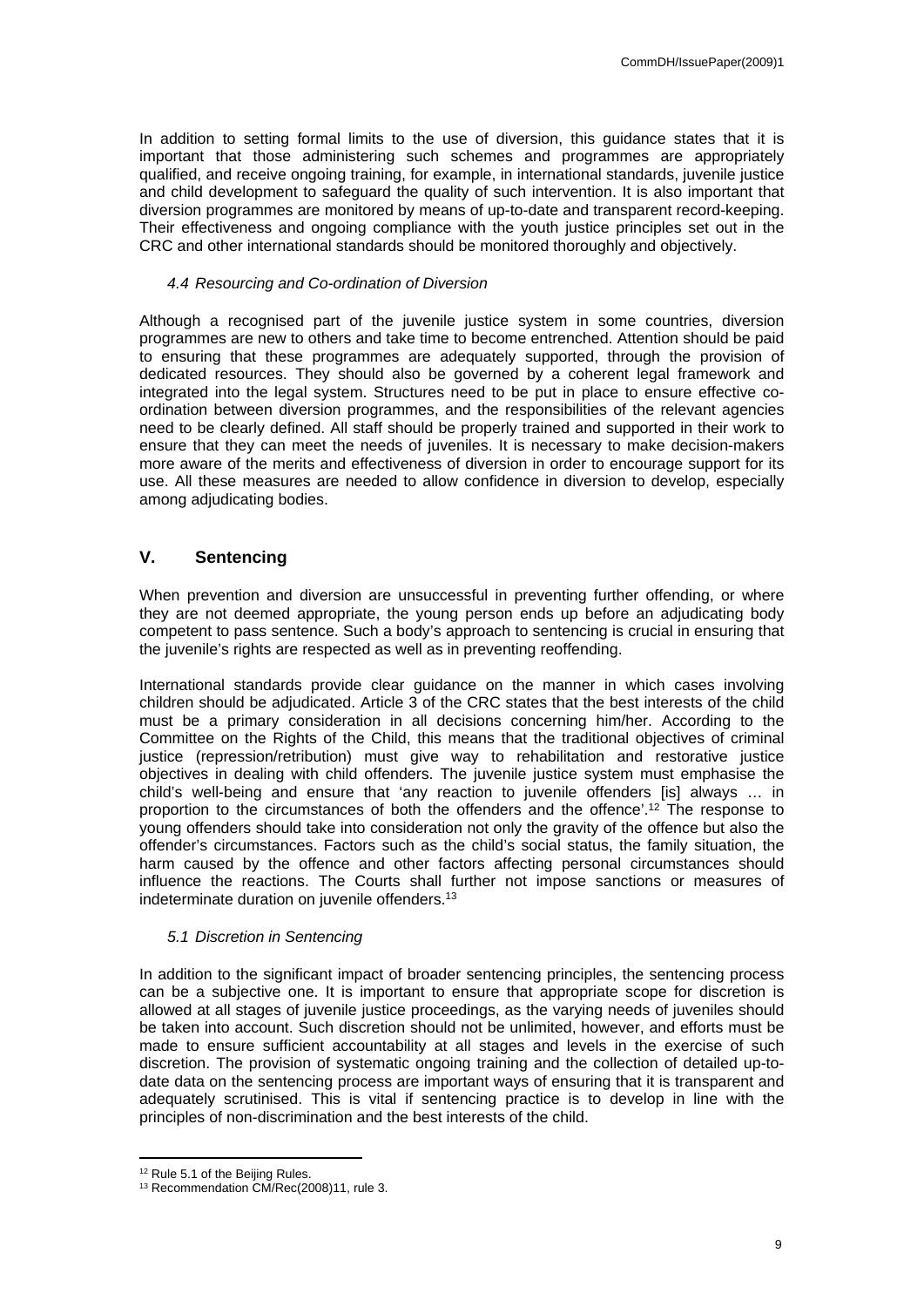## <span id="page-9-0"></span>*5.2 Sentencing Principles*

In order to comply with international standards, the law on sentencing must be clearly drafted and coherent, and legislative provision must be made for sentencing guidelines through the establishment of the criteria to be taken into account by the adjudicating body. According to the Beijing Rules (Rule 17), the following principles should govern the sentencing process in juvenile cases:

'(a) The reaction taken shall always be in proportion not only to the circumstances and the gravity of the offence, but also to the circumstances and the needs of the juvenile as well as to the needs of the society;

(b) Restrictions on the personal liberty of the juvenile shall be imposed only after careful consideration and shall be limited to the possible minimum;

(c) Deprivation of personal liberty shall not be imposed unless the juvenile is adjudicated of a serious act involving violence against another person or of persistence in committing other serious offences and unless there is no other appropriate response;

(d) The well-being of the juvenile shall be the guiding factor in the consideration of her or his case.'

In addition, the Convention on the Rights of the Child and the European Convention on Human Rights prohibit the imposition of capital punishment on juveniles, corporal punishment and life imprisonment without the possibility of parole. The UN Study on Violence against Children also recommended that all such forms of violence against children should be prohibited.

With the increasing politicisation of youth crime, it is apparent that more punitive responses, including longer and harsher sentences, may be introduced to satisfy the public appetite for 'tougher' sanctions, especially for those convicted of serious crime. In such cases, it is often argued that the seriousness of the crime and the need to protect public safety are overriding considerations. These are legitimate concerns. However, if progress is to be made with this approach, it is also vital to make the general public and politicians more aware of the problems often experienced by young offenders. Efforts should be made to broaden support for responses to youth crime that are based on evidence and respect young people's rights. The media have an important role and responsibility here and they should, in particular, be encouraged to communicate the positive contribution young people make to society. The media play a pivotal role in underpinning public perceptions of youth crime. Efforts must be made to depoliticise the juvenile justice process, in order to ensure that it is the result of impartial, evidence-based decision-making and not subject to the changeable influence of the media or political opinion.

# <span id="page-9-1"></span>*5.3 Supporting the Sentencing Process*

Sentencing is a challenging and onerous task and judges should be provided with training in child development, psychology and children's rights to ensure that they are equipped to undertake their task in this area. The law should set out clearly what sanctions are available in juvenile cases, and the courts should be provided with a range of expertise and guidance to assist them in their decisions. In particular, specialists should inform the courts about the sentencing process generally – what types of intervention are effective and why. The requirement that the best interests of the child be taken into account in the sentencing process should be expressly provided for by law and assistance provided to the judiciary with implementing this principle. Decision-makers should be supported in their work by the health and probation services. Among others, these services should assist them in choosing the most appropriate sanction for the individual offender and advise them as to what sanctions both meet the child's needs and are compatible with the principle of proportionality and minimal interference. Social service reports should be used to ensure the individualisation of decision-making processes involving children and to facilitate judicious adjudication of the cases concerned by the competent authority.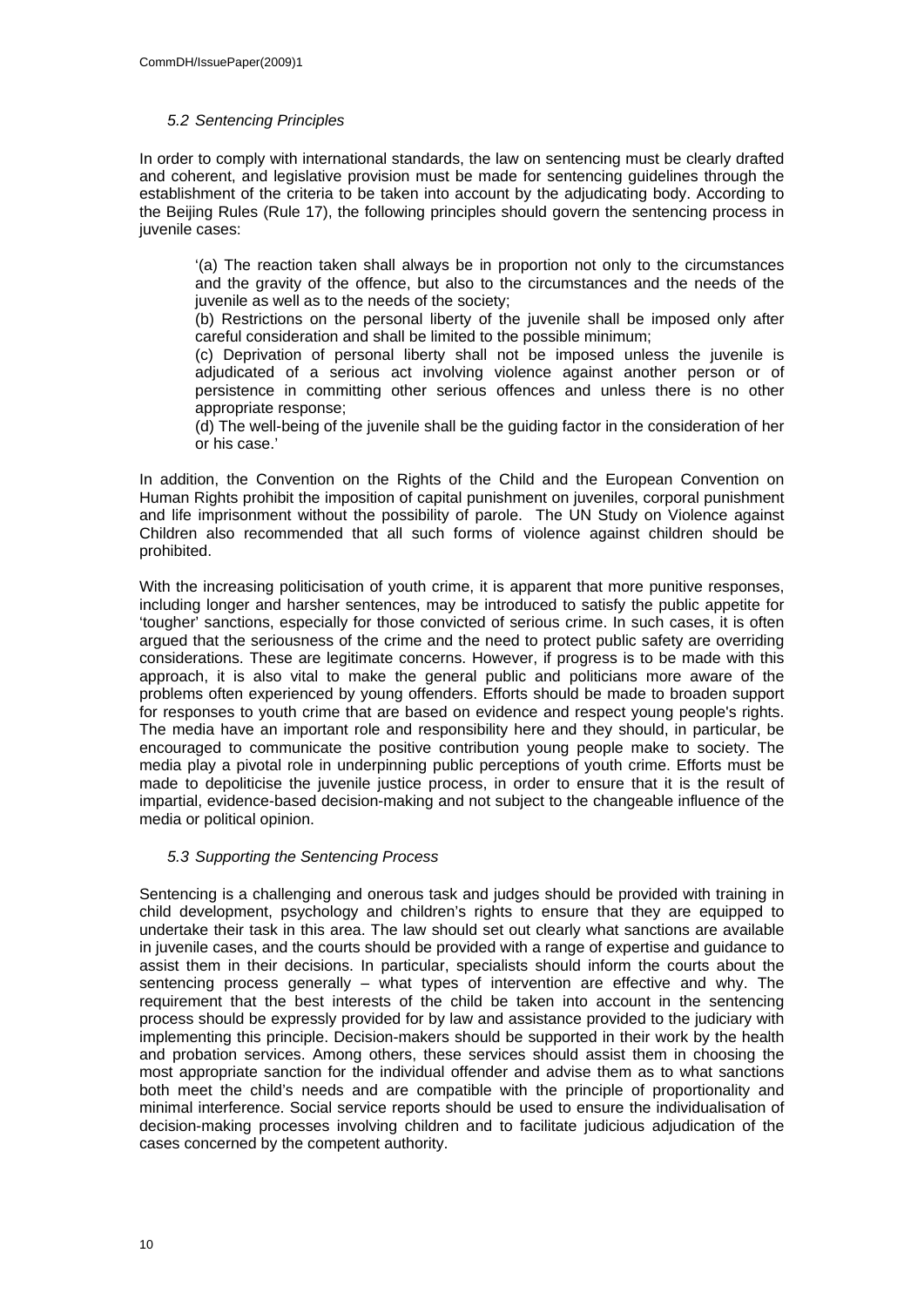It is the responsibility of adjudicating and sentencing bodies to ensure that children's rights and fair trial guarantees are respected. The sentencing process should itself respect their rights. It should not therefore discriminate between children – the same sentence should be available regardless of the child's location or background/origin for example - and should comply with the best-interests principle. The views of the young person concerned should also be taken into account. Accordingly, measures, including legislative measures, should be taken to ensure that adjudicating bodies secure the participation of the young person in the court process and make sure that the sentence is communicated to the young person by the judge or magistrate in language that he/she can understand. The value of specialist tribunals of this kind and children's effective participation in the process has been underlined by the European Court.<sup>14</sup> A specialist legal tribunal including specialist legal counsel is also essential to ensure that children's rights are adequately protected during trial and sentencing processes.

#### <span id="page-10-0"></span>*5.4 Non-custodial Measures*

Article 40 of the CRC requires that children found to have infringed criminal law must be treated in a manner that is consistent with the promotion of the child's sense of dignity and worth, reinforces the child's respect for the human rights and fundamental freedoms of others and takes into account the child's age and the desirability of promoting his/her reintegration and encouraging him/her to assume a constructive role in society. Together with Article 37 of the CRC, which requires that detention be used only as a last resort, this provision clearly requires priority to be given to the use of non-custodial or community-based measures as an alternative to detention. In addition, Article 40(4) of the CRC provides that:

'A variety of dispositions, such as care, guidance and supervision orders; counselling; probation; foster care; education and vocational training programmes and other alternatives to institutional care shall be available to ensure that children are dealt with in a manner appropriate to their well-being and proportionate both to their circumstances and the offence.'

Thus, states must make available a range of sanctions and measures to ensure that the response to offending behaviour takes into account the well-being of the child. A large variety of measures is necessary to allow for flexibility and a tailored response to each individual case and to ensure that detention is a last resort. The types of orders can include care, guidance and supervision orders, probation orders, community service orders, financial penalties and compensation, treatment orders, orders to participate in group counselling or similar activities and orders concerning foster care, residential care or care in other educational settings. The schemes in question might include providing adult or peer mentors for young people and their families, making therapy and counselling courses available, including residential programmes designed to address alcohol or drug addiction or mental health problems. Further measures can be taken to place children under the supervision of the probation or health services in order to address the underlying causes of their offending, to establish education programmes targeting practical learning skills, such as literacy and numeracy courses, and to provide formal education and vocational training courses of specific interest to young people, designed to equip them with the skills and expertise needed to earn a living. Such sanctions and measures must be designed to ensure that the young person is equipped to play a more constructive role in society through education, training and employment and enhance his/her sense of responsibility towards his/her family and community.

The imprisonment of children is not only ineffective in addressing offending behaviour: it can also be harmful to children's development and health. For this reason, too, it is crucial that states take steps to ensure that non-custodial measures are the norm in cases involving juveniles and to reduce the number of children who receive a custodial sentence. International juvenile justice standards reflect this by requiring that detention be used only as a last resort. Implementation of this rule requires states to put in place a range of alternatives to imprisonment. These include non-custodial measures imposed following, or as an

<sup>14</sup> *S.C. v the UK,* 15 June 2004, §§ 28-37. See also *T. v the U.K* and *V. v the UK*, 16 December 1999..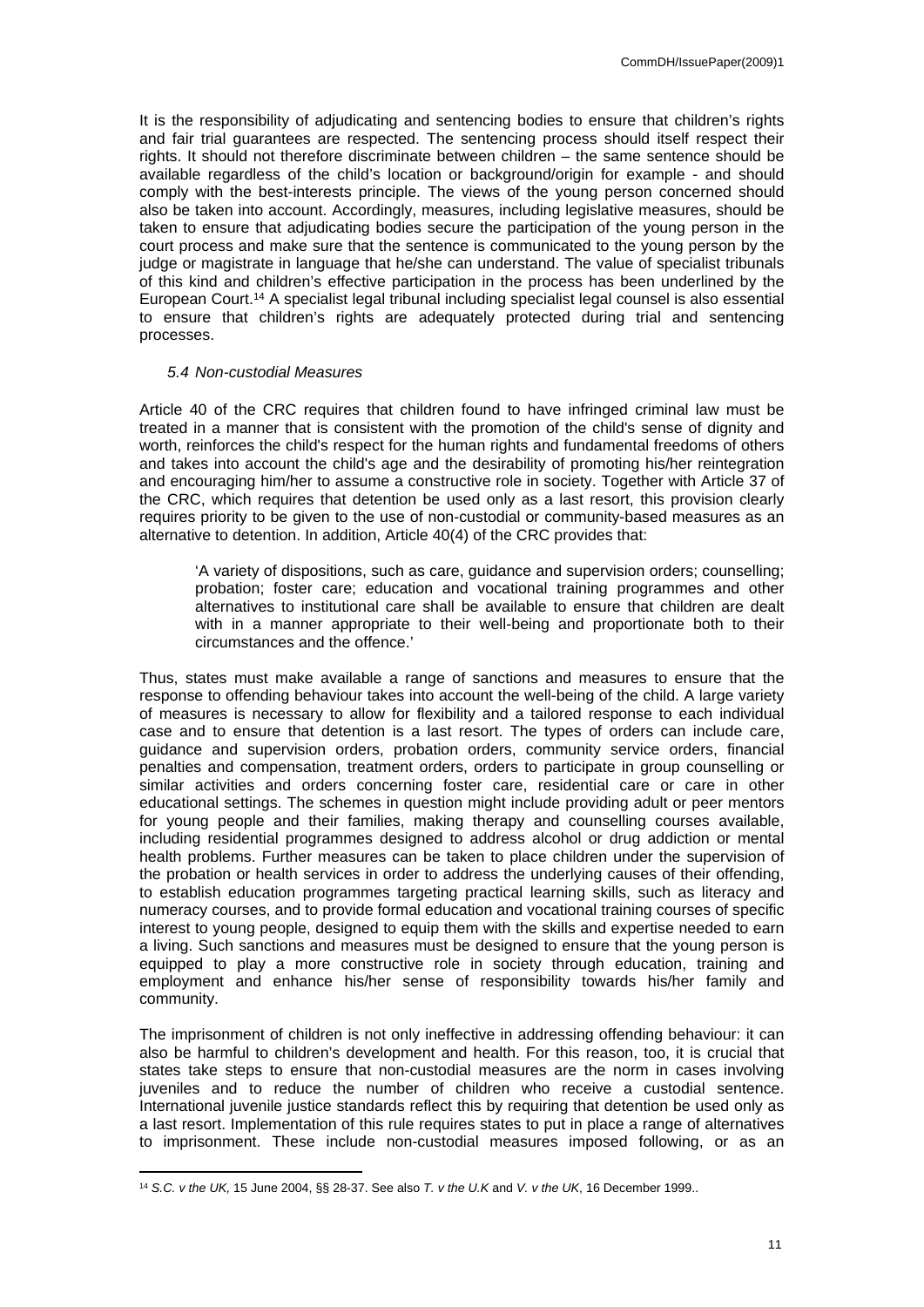alternative to, conviction, which allow young people to remain in their families, and community-based sanctions, which, among other things*,* are a form of community payback. They enable young people to make good some of the damage they have caused. According to the European Rules, a wide range of community sanctions and measures, adjusted to the different stages of development of juveniles, must be available at all stages of the juvenile justice process. Priority should be given to sanctions and measures that can have an educational impact – provided they are proportionate and subject to appeal – as well as constituting a restorative response to the offences committed by juveniles.<sup>15</sup>

Many states now provide a range of community sanctions for young offenders. For example, in Germany alternative sanctions, including mediation between victims and offenders, exist in all Länder. In Belgium the courts can order children to be placed under the supervision of the social services (with educational conditions attached), or children can be placed with a reliable person in a foster home or put under supervision for observation and educational purposes. Greater use is also being made of mediation and family conferencing in Belgium. Bosnia and Herzegovina has introduced a new restorative justice option which uses a mediation procedure incorporating a personal apology, compensation and community volunteering. Against a backdrop of increasing rates of juvenile imprisonment, welfare approaches involving the social services and restorative justice/family conferencing approaches are also part of the response in the Netherlands. Irish law likewise provides for a range of responses (including parental supervision orders, mentoring orders and residential, intensive supervision and education and training orders) that aim to keep children out of prison.

National law must make provision for ordering and implementing community sanctions and measures. The choice of measure should be determined by an individual assessment of what is in the child's best interests, and special attention should be paid to appropriate measures for ethnic minorities and juveniles who are foreign nationals. Children must be involved in a meaningful way in the decision to impose a sanction and be informed, in a language and manner they understand, how the measure imposed is to be implemented and about their rights and duties with regard to its implementation. Implementation must be based on individualised assessments and best practice in social work and youth care.

A decision to impose or revoke a sanction must be made by a judicial authority and the law must make provision for the relaxation or termination of the measure where the juvenile has made sufficient progress. If juveniles do not comply with the conditions of the sanction imposed on them, this should not lead automatically to deprivation of liberty. Minor transgressions need not be reported to the authority deciding whether the measure has been complied with, and failure to comply should not automatically constitute an offence.

# <span id="page-11-0"></span>*5.5 Detention as a Measure of Last Resort*

Too many children are detained throughout Europe and although numbers are decreasing in some countries they continue to increase in many others. There are complex reasons why this is the case but what is clear is that the numbers will not fall until this becomes a political objective. It is apparent that imprisonment will not be a last resort where there are few alternatives. If other sanctions are not available, imprisonment can be resorted to far too quickly, especially when this has been the traditional response. It can be difficult to change practices, and training in the importance of keeping children out of detention is vital in this respect. In particular, Finland's experience indicates the important role that judicial education and training can have in reducing recourse to imprisonment. Political support for the use of detention only as a last resort is crucial to the achievement of this goal.

States should give careful consideration to enshrining the principle that imprisonment should be used only as a last resort in the Constitution or in legislation. Irish legislation even provides that a prison sentence should not be imposed unless there is no reasonable alternative. However, it is also vital to make the connection between the availability of a range of community-based measures and fulfilment of the objective of ensuring that imprisonment is a

<sup>15</sup> CM/Rec (2008) 11, paras 23, 44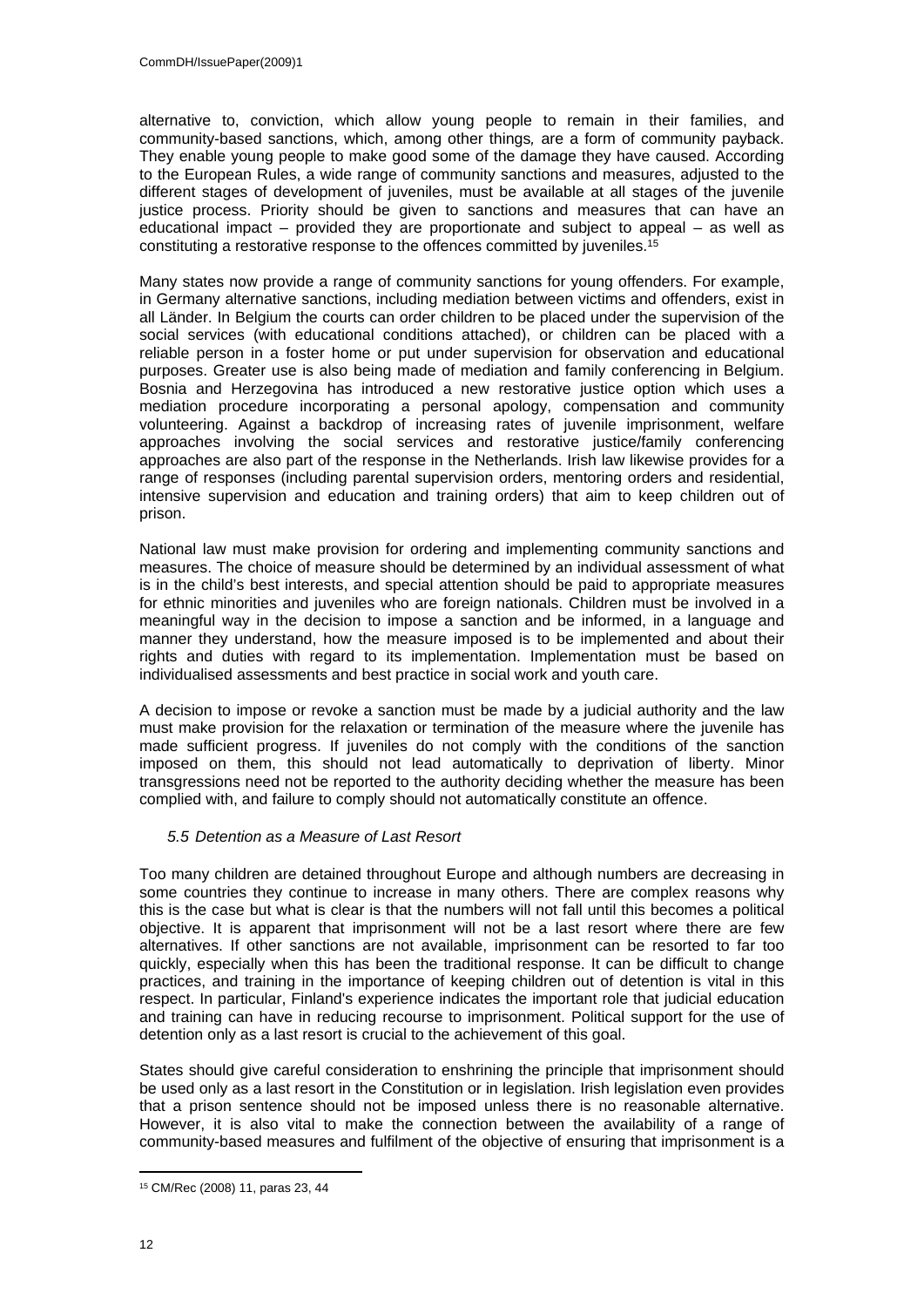last resort. In this connection, it is not possible to implement Articles 37 and 40(4) of the CRC separately from each other. Policy-makers need to understand the relationship between putting in place a wide and varied range of community-based measures for children found to have broken the law, and working to minimise the use of detention. Making a clear commitment to the last-resort principle in legislation and policy will not in itself reduce the numbers of children in detention unless alternative community-based responses are also provided for by law. For example, in England and Wales, the Youth Rehabilitation Order enables the courts to select from a full range of community measures when sentencing young people. The law should also provide for the possibility of placing young people in an open facility and for night-time detention and early release.

# <span id="page-12-0"></span>**VI. Detention of non offenders**

According to Article 37 of the CRC, the arrest, detention or imprisonment of a child must be in conformity with the law and used only as a measure of last resort and for the shortest appropriate period of time. In addition, no child may be deprived of his/her liberty arbitrarily. As stated in the European Rules, detention must be implemented only for the purpose for which it is imposed and in a manner that does not aggravate the suffering inherent in it.

#### <span id="page-12-1"></span>*6.1 Pre-Trial Detention*

Particular concern has been expressed about the placement of children in pre-trial detention for long periods while they await trial. According to the Committee on the Rights of the Child, this constitutes a 'grave violation of the Convention'.<sup>16</sup> Pre-trial detention must be confined to 'exceptional circumstances'. To meet their commitments in this area, states must take specific action to reduce the number of children in pre-trial detention and make a range of alternatives available to reduce the overall use of pre-trial detention. Pre-trial detention as a punishment should be strictly forbidden. The law should state clearly the conditions that must be met in order to place or keep a child in pre-trial detention. In certain cases, pre-trial detention may be necessary to ensure the child's appearance at court proceedings or when the child is an immediate danger to himself/herself or others or is likely to receive a lengthy custodial sentence on conviction. Structured bail support should be made available and every effort made to ensure that the child remains in his/her family while awaiting trial, while also receiving help with staying out of further trouble. Alternative measures, for example bail fostering, mentoring programmes and residential alternatives should be made available to minimise the use of pre-trial detention.

Where pre-trial detention is unavoidable, it is vital to keep its length to a minimum. To this end, those in detention awaiting trial should have their proceedings expedited. Moreover, strict limits must be placed on the duration of any pre-trial detention in the case of children, and the need for such detention must be subject to regular review. These standards are borne out by the case-law of the European Court of Human Rights in respect of Article 5 of the ECHR, which requires that children be legally represented during proceedings to challenge the lawfulness of their placement in detention.

The particular vulnerability of children detained on remand must be taken into account to ensure that they are treated with full respect for their dignity and personal integrity. Efforts must be made to improve the quality of pre-trial detention, ensure separation from convicted juveniles and make sure that a range of measures and activities are available to children detained on remand, given that they remain innocent until proven guilty.

#### <span id="page-12-2"></span>*6.2 Detention for the Purposes of Care and Protection*

Detention must be used only as a last resort, regardless of whether its purpose is to rehabilitate or to provide care or protection for children. However, increasing concern exists about the practice of depriving children of their liberty in order to provide them with care or

<sup>16</sup> *General Comment No 10*, para 28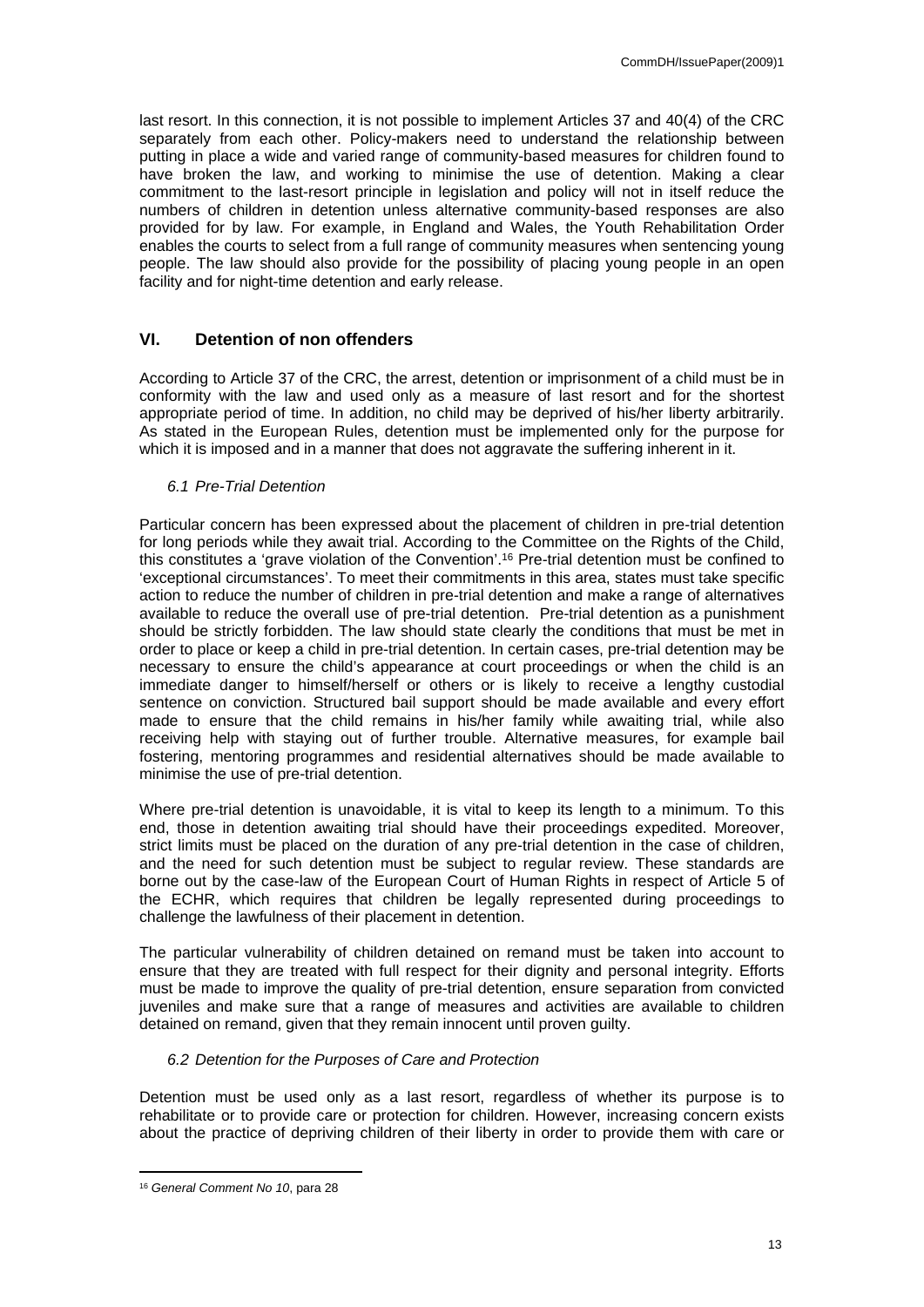treatment in a secure setting. The use of so-called 'protective custody', i.e. deprivation of liberty for the purposes of protecting children from harm, can mask inadequately developed systems of social welfare and care provision. However, it can also play a positive role, in certain circumstances, as it is sometimes necessary to place a child in a setting that will ensure his/her safety. An important and first safeguard could be to seek the consent of the child when possible, in order to prevent arbitrary placement. Regular review of the placement should also be ensured. It is important that a range of other options are put in place – for example, family support services, foster care and temporary shelters – to reduce the demand for detention for protective purposes.

According to the European Court of Human Rights, protective custody is compatible with the ECHR only where it serves the purpose of 'educational supervision' as provided for in Article 5(1)(d). As for the meaning of this concept, the Court has held that it is not to be equated rigidly with notions of classroom teaching<sup>17</sup>. In the context of a young person in the care of the social services, it must 'embrace many aspects of the exercise by local authorities of parental rights for the benefit and protection of the person concerned'. However, children in need of care and protection who have not been charged with or convicted of a criminal offence cannot be placed in a penal institution unless effective provision is made for their educational supervision<sup>18</sup>. Moreover, as with children in pre-trial detention, those in secure care for therapeutic reasons must have the lawfulness of their placement regularly reviewed.

# <span id="page-13-0"></span>**VII. Conditions in Detention**

There is now extensive international law dealing with the rights of children in detention. International law makes it clear that children in detention must be accommodated separately from adults,<sup>19</sup> a standard breached both by states that detain large numbers of children and by those that detain only small numbers. Like adults, apart from being deprived of their liberty, children in detention are entitled to all the rights enjoyed by their peers in the community. Indeed, certain rights take on added importance for children in detention. Of particular significance here are the right to protection from harm, the right to health and health care, the right to maintain contact with their family, the right to education and training but also the right to play and leisure.

Juveniles deprived of their liberty must be quaranteed a range of meaningful activities, $2^{\circ}$  and benefit from an individual plan designed to enable them to progress through less restrictive regimes and prepare them for release and reintegration into society. The activities and measures in question must promote the child's physical and mental health, foster self-respect and a sense of responsibility and develop attitudes and skills that will prevent re-offending. As a consequence, children should enjoy appropriate physical conditions and have access to care and facilities which facilitate their continuing education and personal development.

# <span id="page-13-1"></span>*7.1 The Right to be Safe*

The most basic rights of children in detention include the right to life, survival and development and the right to be protected from harm. Places of detention are not free from violence and research has noted worrying levels of violence suffered by children in some detention centres both from staff and from other young people.<sup>21</sup> Small facilities are likely to provide safe(r) environments for children, and a number of additional measures are required to ensure that the rights of children in all facilities are protected. These measures, which must be set out in national law, include:

<sup>17</sup> *Koniaraska .v. the UK* (decision as to the admissibility), 12 October 2000..

<sup>18</sup> *D.G. v Ireland* , 16 May 2002

<sup>19</sup> Inter alia Article 37(c) of the CRC; Rule 29 of the Havana Rules, CM/Rec (2008) 11, para 59 or Conclusions XV-2 of the European Committee of Social Rights, Statement of Interpretation on Article 17§1 of the Revised European Social Charter, p. 32.

<sup>20</sup> CM/Rec (2008) 11, paras 76-82

<sup>21</sup> *Report of the Independent Expert for the United Nations Study on Violence against Children*, A/6199, 26 August 2006.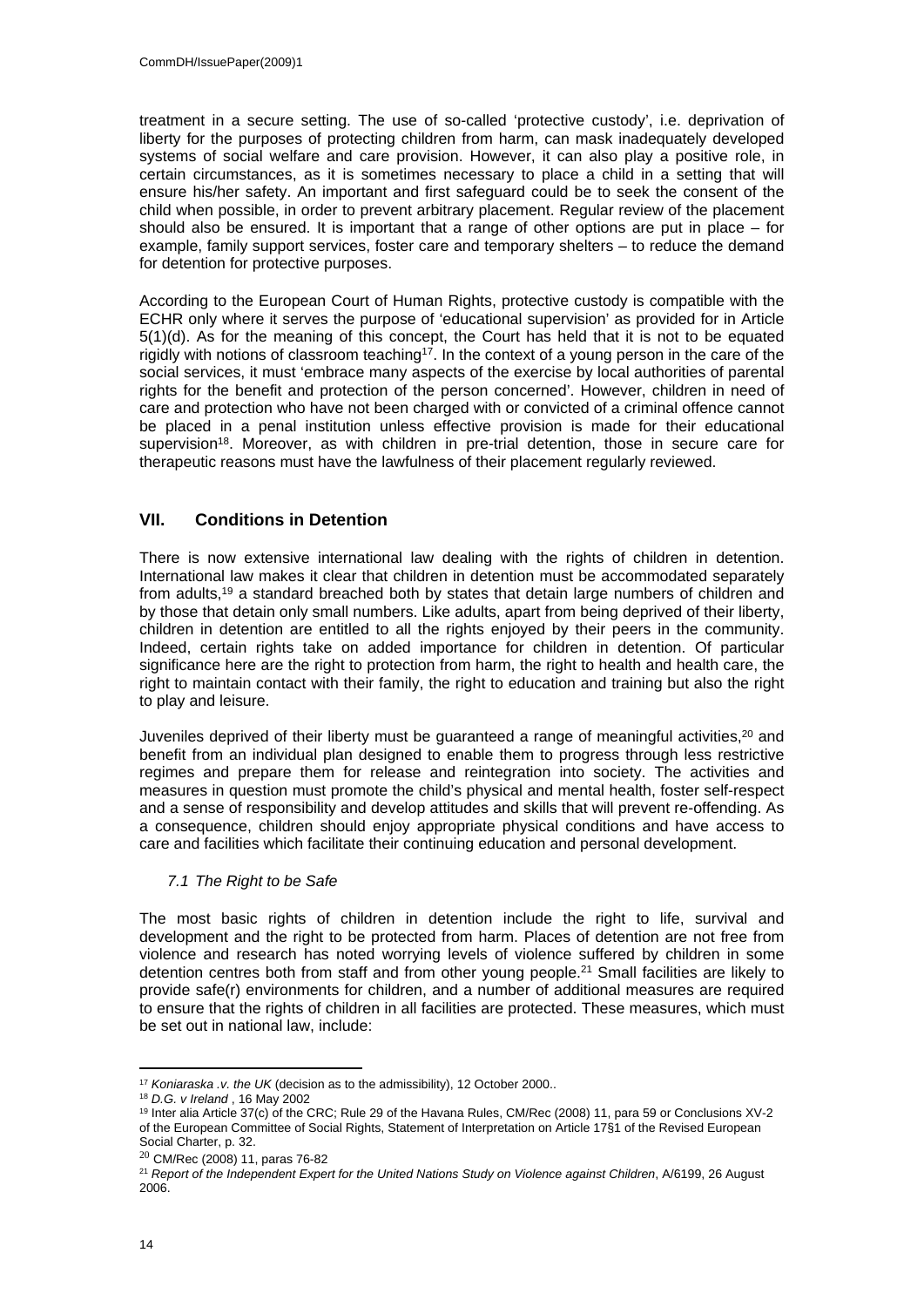- Prohibiting physical punishment;
- Placing strict limits on the use of physical restraint and the methods that can be used (including the requirement that the practice be monitored and regularly reviewed) and prohibiting all forms of restraint designed to inflict deliberate pain on children;
- Prohibiting solitary confinement as a means of punishment and restricting its use to exceptional circumstances;
- Effective anti-bullying policies and transparent, clear codes of conduct/behaviour.

Given that children are highly vulnerable, authorities must protect their physical and mental integrity and foster their well-being. This may entail providing separate accommodation for those fearing assault or harassment by other detainees. Particular care must be taken of those who have experienced abuse.

Regular, rigorous inspection of detention facilities by independent qualified staff, and the availability of an independent complaints mechanism to both hear confidential complaints and address the concerns of young people in detention are central to enhancing their safety.<sup>22</sup> An orderly and safe environment helps to protect the integrity of the young person, and staff should develop a proactive approach to safety and security which builds on positive relationships with the children. Regular staff training is therefore crucial. Additional measures that are vital for creating a safe environment for young people in detention are the availability of a meaningful regime (to prevent boredom), effective anti-drugs strategies and the availability of psychological support, counselling, therapy and other mental health services. In many European countries, there is increasing recognition that more and more children in conflict with the law suffer from significant mental health problems or severe behavioural problems. The increase in such problems is partly the consequence of better diagnosis in detention but it also reflects a certain punitive approach to children who ought not to be detained. These children should receive appropriate treatment and care in special centres. Ordinary detention centres are not equipped to respond to their needs.

# <span id="page-14-0"></span>*7.2 Individually Tailored Placements*

The Havana Rules as well as the European Rules provide important practical guidance for states in the organisation and management of their detention facilities. They highlight the significance of ensuring good governance of such facilities, including confidential and modern systems of record-keeping and firm policies on admission, transfer and release. Moreover, they stress the importance of gathering all relevant background information on the young person (e.g. education, family and health) on admission. Such an assessment is vital for determining the type of placement best suited to the young person's needs and developing an individually tailored placement programme designed to maximise the potential of the placement. Non-custodial measures, as well as open or semi-open regimes, must also be made available.

# <span id="page-14-1"></span>*7.3 Facilities Suited to Children*

Children must be separated from adults in detention. They should be kept out of the sight and hearing of adult detainees as much as possible and there should be no opportunity for contact and communication between children and adult detainees. Detention facilities must provide a range of services to meet the individual needs of the juveniles held there and the specific purpose of their committal. They should ensure conditions with the least restrictive security and supervision arrangements needed to prevent juveniles from harming themselves, staff, others and the wider community. Facilities should be small, make it possible to provide individualised care, be organised into small living units, be located in places that are easy to access and facilitate contact between children and their families. Adequate arrangements must be in place to ensure that children in detention are provided with appropriate education, health care and leisure activities. The physical environment should be in keeping with the rehabilitative aim of residential treatment, with due regard for the need of the juvenile for

<sup>22</sup> CM/Rec (2008) 11, paras 121-126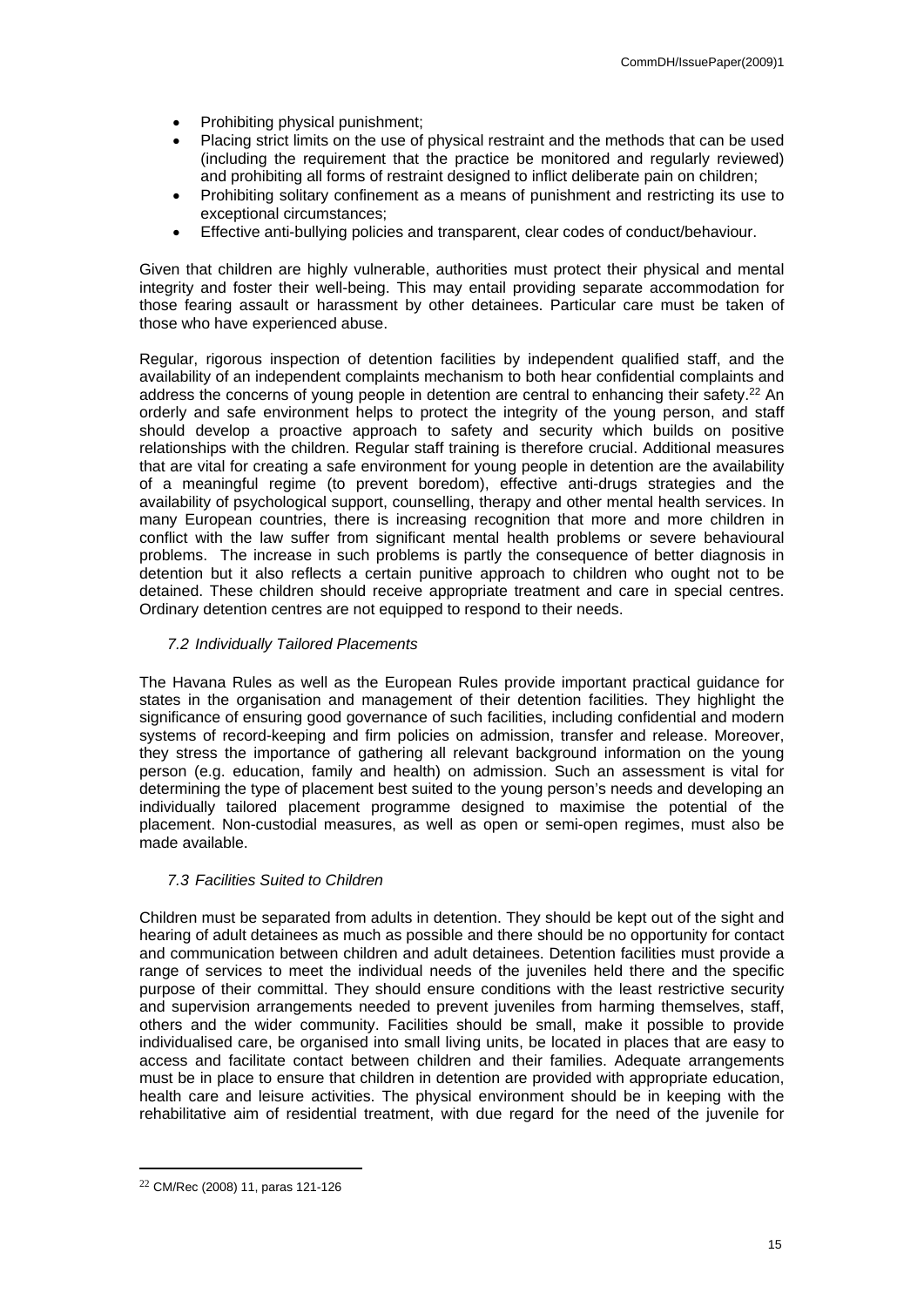privacy, sensory stimuli, opportunities for association with peers and participation in sports, physical exercise and leisure-time activities.

The choice of placement for each individual child must be guided by the best-interests principle, including the provision of the type of care best suited to the child's particular needs and the protection of his/her mental and physical integrity and well-being. Maintaining family and social ties should also be considered a priority. Juveniles and their families should be consulted about the initial placement and any subsequent transfer. Children have a right to have their views heard and taken into account in this process.

## <span id="page-15-0"></span>*7.4 Small and Localised Facilities with Minimal Security*

A range of facilities is required to ensure that the needs and rights of young people in detention are met. In particular, states must operate both secure facilities for juveniles and facilities with minimal or no security measures. It has been shown in practice that small facilities make it easier to provide individualised treatment while diminishing the risk of tension. Children must be sent to institutions with the least restrictive level of security required to hold them safely, a measure which clearly necessitates facilities with varying levels of security. Detention facilities for juveniles should be decentralised and small-scale detention facilities should be set up and integrated into the social, economic and cultural environment of the community. Easy access for the family is of particular importance.

# <span id="page-15-1"></span>*7.5 Health and Education*

All intervention must be designed to promote the development of the children, who should be actively encouraged to participate in it. It must meet the individual needs of children in the light of their age, gender, background, stage of development and the type of offence committed. An individual assessment must be undertaken as soon as possible after admission to determine health, education and other needs. An individual plan for activities in detention and other aspects of care must be drawn up, and the rules of the facility must be explained to the child in language that he/she understands. The regime must include activities in the areas of education, personal and social development, vocational training, rehabilitation and preparation for release. It may also include schooling, other types of training, the development of social skills, anger management, addiction counselling, individual and group therapy, physical education and sport, creative leisure time, activities outside the centre, various forms of leave and care after release. Consideration should be given to ensuring that community-based health and social services, rather than the prison authorities, retain legal and financial responsibility for guaranteeing that children receive these services while in detention.

Special arrangements must be made for children who belong to ethnic or religious minorities or who are foreign nationals. Those who are foreign nationals should be allowed extended visits or other forms of contact with the outside world where this is necessary to compensate for their social isolation and should be entitled to information about the possibility of transfer to their country of origin. Those belonging to minorities should be entitled to special arrangements especially as regards the continuation their specific cultural practices.

# <span id="page-15-2"></span>*7.6 Reintegration Services*

It has been observed that high re-offending rates among children raise serious questions about the efficacy and purpose of the entire youth justice system and, indeed, much of the difficulty associated with the use of detention is its failure to address offending behaviour. Accordingly, states need to focus on the reintegration of children following placement in detention and should consider imposing on local authorities a statutory duty to resettle children. Reintegration should also be an important part of custodial sentences, with welfare and care being the two main priorities. Co-operation between the prison administration and specialist services in the community, following the example of certain institutions in France, should be established. Also relevant is the approach used in the Netherlands, where nighttime detention facilities allow young people to attend school as usual during the day. This is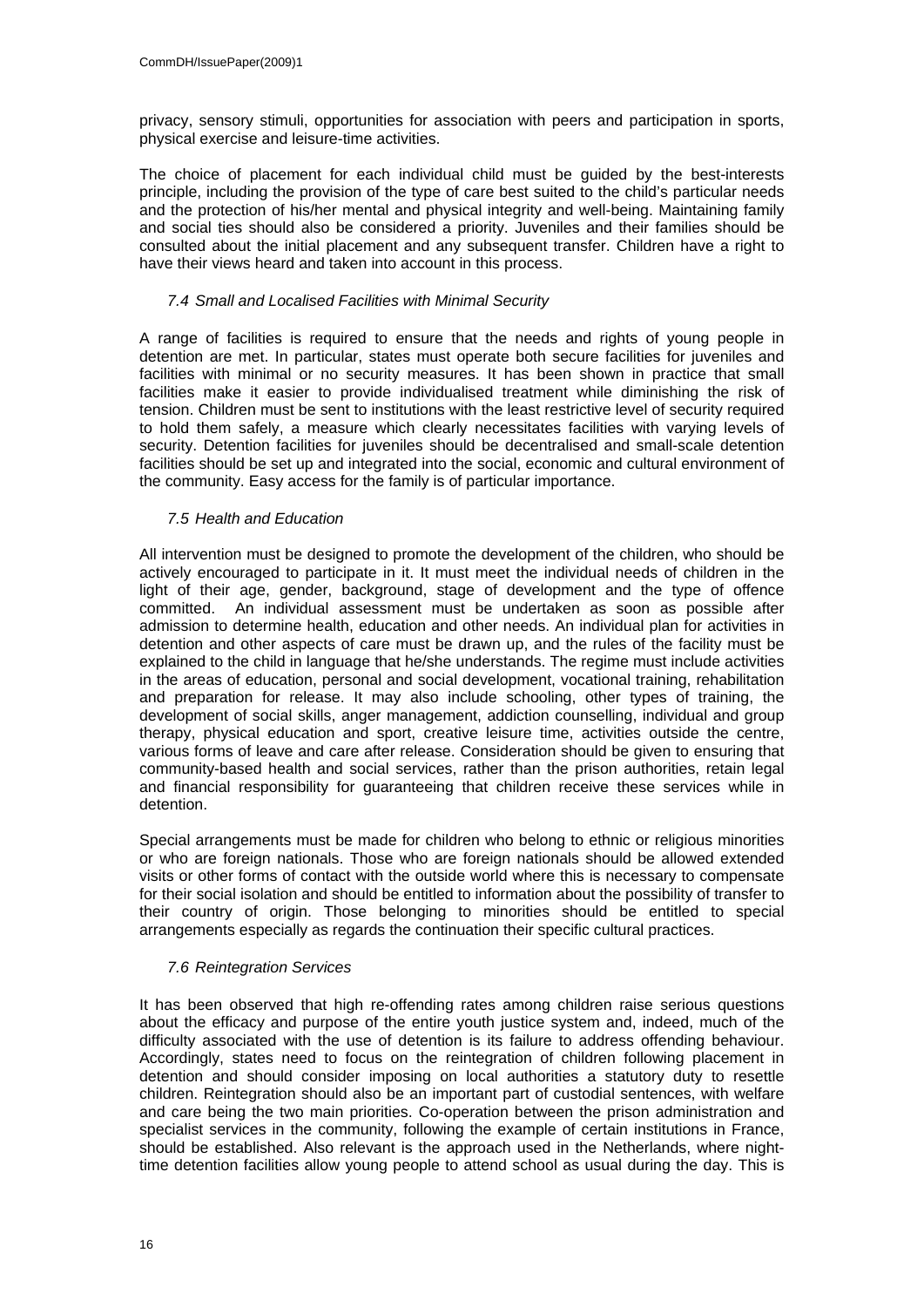one way in which young people can obtain access to services in the community while also serving a detention sentence.

Measures should be taken to ensure that removing children from their families, friends and community does not have a lasting impact. For example, arrangements for visits should allow juveniles to maintain and develop family relationships in as normal a way as possible. Opportunities for social integration, including leave, and communication with the outside world via the media, visits and information exchange should also be encouraged.

Families and other members of the community should be involved as much as possible in the detention centre, working with the young people detained there to maintain links between them and their community. As far as possible, arrangements should be made for juveniles to attend local schools and training centres and take part in other activities in the community. All juveniles should be helped to make the transition to life in the community and prepared for release as a part of the individual care plan. This entails measures that include additional leave, release on parole combined with effective social support, and step-down facilities which ease young people's return home. Semi-open units can be particularly suitable for this purpose. *Buddy systems*, whereby those who have made the transition successfully provide others with support, can be effective here. The provision of follow-up support and services helps young people to make the transition back to their community, and these needs must be addressed as part of the overall planning process.

#### <span id="page-16-0"></span>*7.7 Monitoring, Inspection and Complaints*

Institutions, services and facilities responsible for the care and protection of children must conform to standards established by the competent authorities, particularly in the areas of safety, health, the number and suitability of staff and supervision. The need for regular, independent inspection and monitoring is particularly acute in the case of detention facilities (whether used for punitive or protective purposes), and various international standards stress the importance of ensuring that staff working with children in all areas of the juvenile justice system are suitably qualified and receive regular training. Children have the right of access to independent complaints procedures, which should be prompt, simple and effective and must include a right of appeal. Independent advocates, such as those introduced in England and Wales, should be made available to children in custody so that they feel able to raise concerns and make complaints without fear and without suffering reprisals. Mediation and restorative conflict resolution should be given priority as a means of resolving complaints and meeting requests.

# <span id="page-16-1"></span>**VIII. Conclusion**

There is no shortage of international standards, legal principles and detailed guidance to assist states seeking to reform their approach to juvenile justice. States should put in place systems which are effective and rights-based, and secure the well-being of children and young people in conflict with the law. The standards provide a comprehensive and objective set of benchmarks against which states can measure themselves, and be measured, with regard to their juvenile justice system. The monitoring process makes it possible to raise awareness of good practices that exist across Council of Europe countries, and provides the opportunity for information on these practices to be shared.

The basic principles are well-established, and indicate the way forward:

- Tailor-made prevention programmes to promote the prevention of offending should be developed, guided by evidence-based approaches, and regularly adapted to the changing needs of children.
- Diversion from judicial proceedings should be a core objective of every juvenile justice system. Trained staff and sufficient resources should be provided to allow